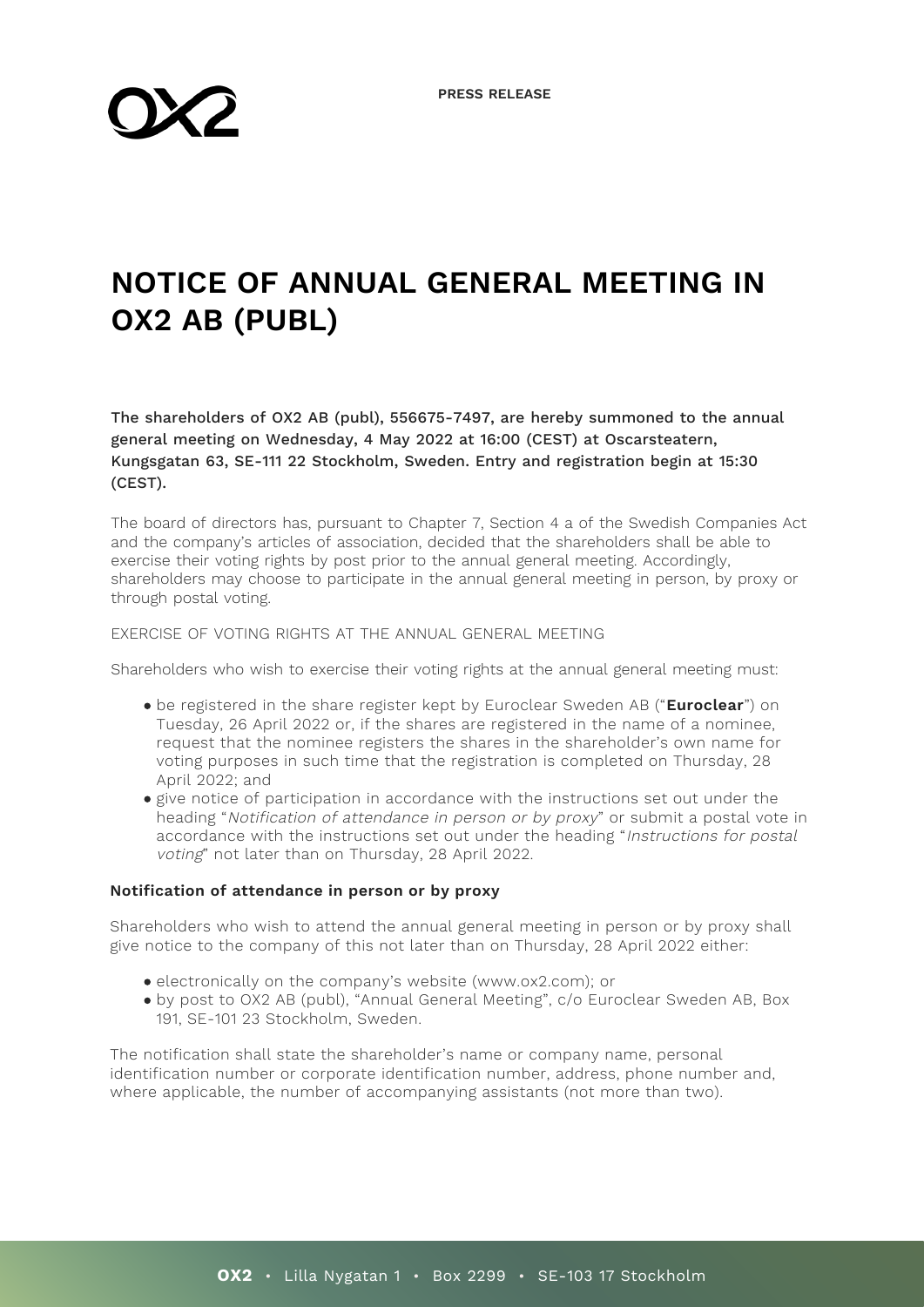Shareholders who do not wish to participate in person or exercise their voting rights by postal voting may exercise their voting rights at the annual general meeting through a proxy with a written, signed and dated power of attorney. If the power of attorney is issued by a legal entity, a copy of the certificate of registration or an equivalent authorisation document for the legal entity must be enclosed.

In order to facilitate the registration at the annual general meeting, powers of attorney, certificates of registration and other authorisation documents should be received by the company at the address OX2 AB (publ), "Annual General Meeting", c/o Euroclear Sweden AB, Box 191, SE-101 23 Stockholm, Sweden not later than on Thursday, 28 April 2022. Please note that notification of participation at the annual general meeting must be made even if the shareholder wishes to exercise its voting rights at the annual general meeting through a proxy. A submitted power of attorney is not considered as a notification of participation at the annual general meeting. A form of power of attorney in Swedish and in English is available on the company's website (www.ox2.com).

## **Instructions for postal voting**

Shareholders who wish to exercise their voting rights through postal voting must use the postal voting form and follow the instructions that are available on the company's website (www.ox2.com). The postal vote must be received by the company not later than on Thursday, 28 April 2022. The postal voting form must either:

- be sent by e-mail to GeneralMeetingService@euroclear.com;
- be submitted electronically in accordance with the instructions on the company's website (www.ox2.com); or
- be sent by post to OX2 AB (publ), "Annual General Meeting", c/o Euroclear Sweden AB, Box 191, SE-101 23 Stockholm, Sweden.

Shareholders who wish to revoke a submitted postal vote and instead exercise their voting rights by attending the annual general meeting in person or by proxy must notify the secretariat of the annual general meeting before the annual general meeting opens.

# **Personal data**

Personal data obtained from the share register, notices of attendance at the annual general meeting and information regarding proxies will be used for registration, preparation of the voting list for the annual general meeting and, where applicable, the minutes of the annual general meeting.

For more information on how personal data is processed in connection with the annual general meeting, please refer to Euroclear's privacy notice that is available on Euroclear's website (www.euroclear.com/dam/ESw/Legal/Privacy-notice-bolagsstammor-engelska. pdf).

# **PROPOSED AGENDA**

- 1. Election of the chairman of the annual general meeting
- 2. Preparation and approval of the voting list
- 3. Approval of the agenda
- 4. Election of one or two persons to verify the minutes
- 5. Resolution on whether the annual general meeting has been duly convened
- 6. Presentation of the annual report and the auditor's report, the consolidated financial report and the auditor's report of the consolidated financial report as well as the remuneration report and the auditor's statement on compliance with the remuneration guidelines
- 7. Resolution on:
	- a. adoption of the income statement and the balance sheet as well as the consolidated income statement and the consolidated balance sheet
	- b. disposition of the company's profit as shown in the adopted balance sheet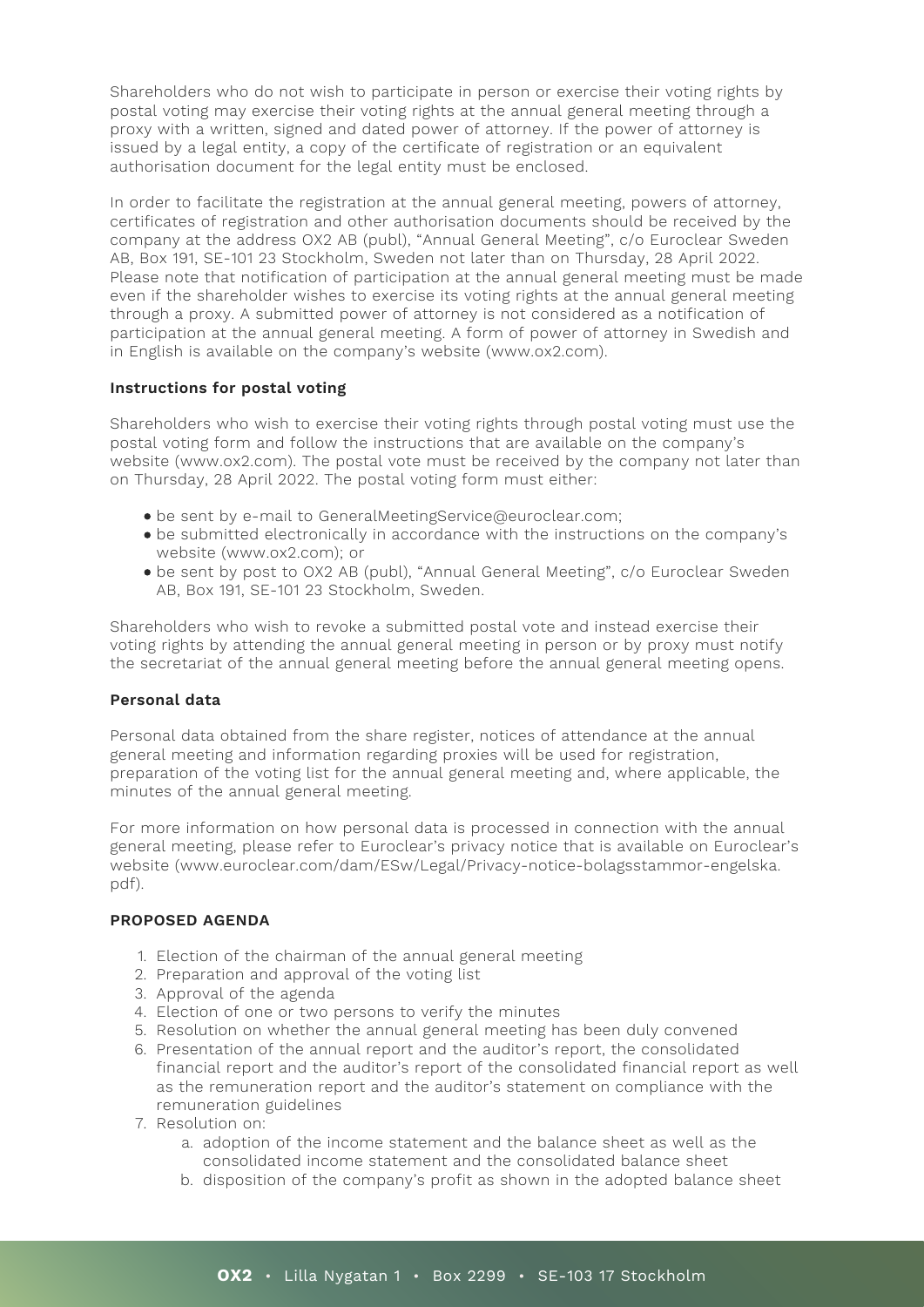- c. discharge of liability of the members of the board of directors and the managing director
- d. approval of the remuneration report
- 8. Determination of the number of members of the board of directors and auditors
- 9. Determination of the fees to be paid to the members of the board of directors and the auditor
- 10. Election of the members of the board of directors and the auditor
- 11. Resolution on an authorisation for the board of directors to resolve on issuances of shares
- 12. Resolution on implementation of a long-term incentive programme in the form of a share savings programme for certain key persons
- 13. Resolution on implementation of a long-term incentive programme in the form of a warrant programme for certain board members
- 14. Resolution on guidelines for remuneration to senior executives
- 15. Resolution on the nomination committee
- 16. Closing of the annual general meeting

# **PROPOSED RESOLUTIONS**

# **Item 1: Election of the chairman of the annual general meeting**

The nomination committee proposes that Gustav Skogö Nyvang, member of the Swedish Bar Association, shall be appointed as chairman of the annual general meeting or, in his absence, the person appointed by a representative of the nomination committee.

# **Item 4: Election of one or two persons to verify the minutes**

The board of directors proposes that Vesna Ekedahl, who represents Peas Industries, or if she is absent, the person appointed by the board of directors, is appointed to verify the minutes of the annual general meeting.

## **Item 7(b): Resolution on disposition of the company's profit as shown in the adopted balance sheet**

The board of directors proposes that no dividends shall be paid.

## **Item 8: Determination of the number of members of the board of directors and auditors**

The nomination committee proposes that the number of members of the board of directors to be elected by the annual general meeting shall be eight without deputies and that the company shall have one auditor without a deputy auditor.

# **Item 9: Determination of the fees to be paid to the members of the board of directors and the auditor**

The nomination committee proposes that the annual general meeting resolves on fees to the members of the board of directors on an annual basis, for the period until the end of the next annual general meeting, in accordance with the following:

- SEK 300,000 shall be paid to each of the members of the board of directors;
- SEK 150,000 shall be paid to the chairman of the audit committee and SEK 100,000 to a member of the audit committee;
- SEK 100,000 shall be paid to the chairman of the investment committee and SEK 75,000 to a member of the investment committee;
- SEK 75,000 shall be paid to the chairman of the remuneration committee and SEK 50,000 to a member of the remuneration committee; and
- remuneration for ad hoc committees that are established by the board of directors shall be paid with an amount of SEK 7,500 per meeting (however not more than SEK 75,000 per board member).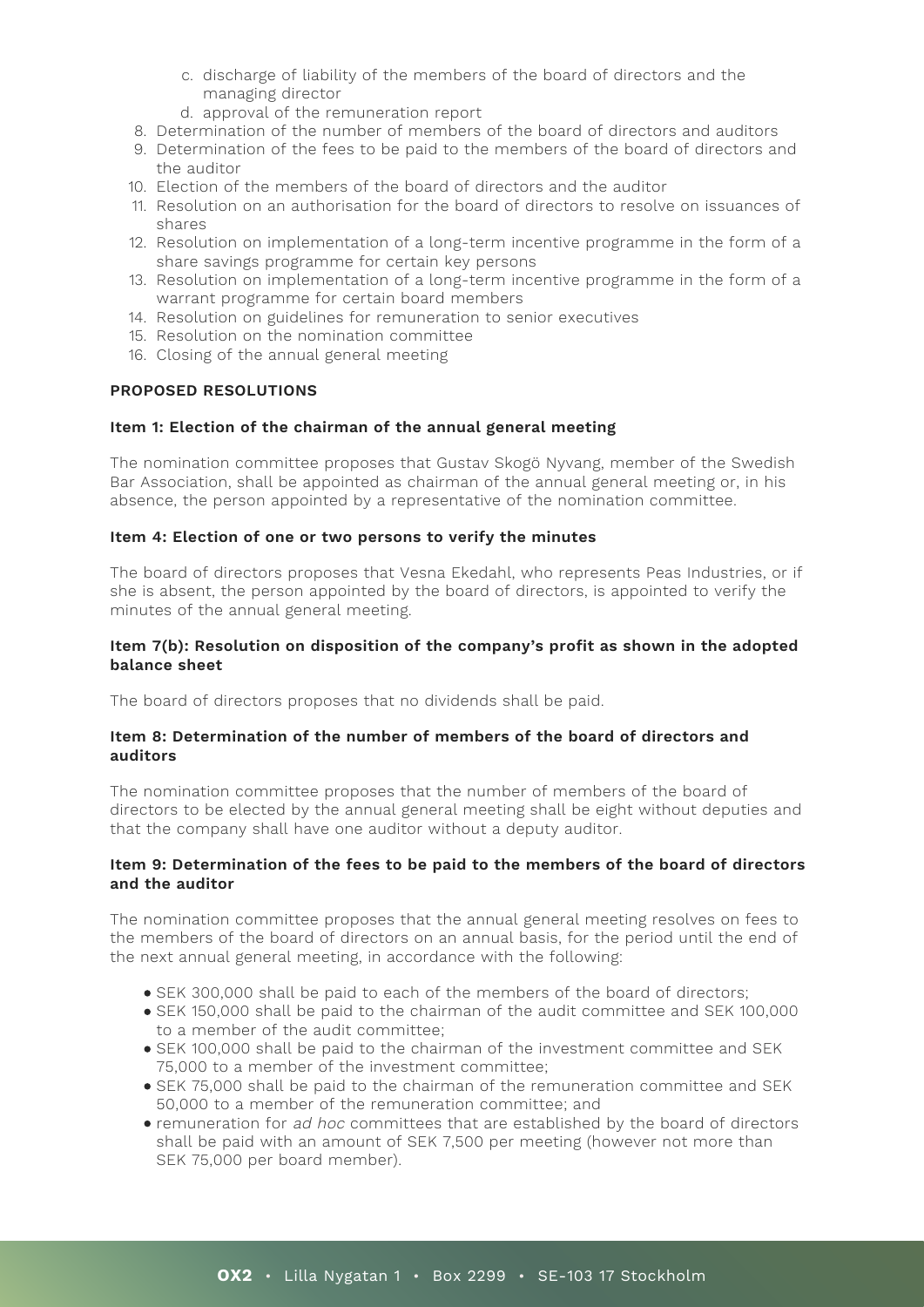The nomination committee also proposes that the annual general meeting resolves that the fees to the auditor shall be paid in accordance with approved invoices.

# **Item 10: Election of the members of the board of directors and the auditor**

The nomination committee proposes the following with regard to the election of members of the board of directors, chairman of the board of directors and auditor for the period until the end of the next annual general meeting:

## Election of members of the board of directors

- a. Johan Ihrfelt (re-election)
- b. Thomas von Otter (re-election)
- c. Anna-Karin Eliasson Celsing (re-election)
- d. Niklas Midby (re-election)
- e. Petter Samlin (re-election)
- f. Jan Frykhammar (re-election)
- g. Malin Persson (re-election)
- h. Ann Grevelius (re-election)

## Election of chairman of the board of directors

i. Johan Ihrfelt (re-election)

## Election of auditor

j. Deloitte AB (re-election)

The nomination committee's complete proposals, including a presentation of the proposed members of the board of directors and an assessment of their independence in relation to the company, the executive management and the company's major shareholders, are available on the company's website (www.ox2.com).

## **Item 11: Resolution on an authorisation for the board of directors to resolve on issuances of shares**

The board of directors proposes that the annual general meeting authorises the board of directors to, at one or several occasions during the period before the next annual general meeting, with or without deviation from the shareholders' preferential rights, resolve upon the issuance of new shares. The reason for the deviation from the shareholders' preferential rights shall, in such case, be to enable the use of new shares as payment or financing of acquisitions of assets or businesses. The board of directors shall have the right to resolve that shares shall be paid in cash and/or by way of set-off or in kind.

The board of directors' authorisation shall be limited so that the board of directors may not resolve upon the issuance of shares that entails the issuance of shares corresponding to more than ten per cent of the total number of shares in the company at the time when the authorisation is exercised by the board of directors for the first time. In the event that new shares are issued with deviation from the shareholder's preferential rights, the new share issue shall be carried out on market terms.

The board of directors, the managing director or the person appointed by the board of directors shall have the right to make the minor adjustments to the resolution that may prove to be necessary in connection with the registration with the Swedish Companies Registration Office.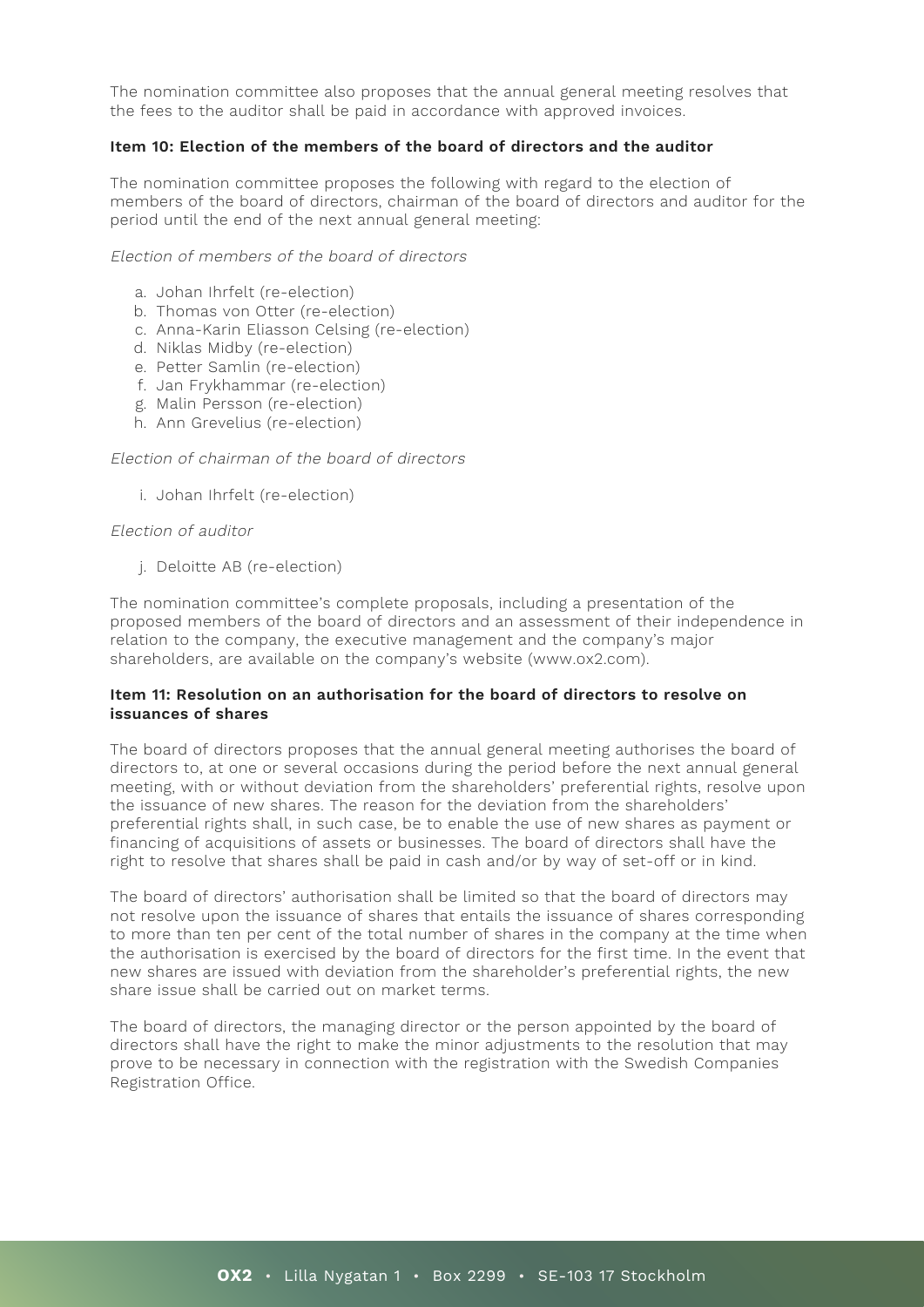## **Majority requirements etc.**

A resolution pursuant to item 11 is valid only where supported by shareholders holding not less than two-thirds of the votes cast as well as the shares represented at the annual general meeting.

## **Item 12: Resolution on implementation of a long-term incentive programme in the form of a share savings programme for certain key persons**

# **The share savings programme in brief**

The board of directors proposes that the annual general meeting resolves to implement a long-term incentive programme in the form of a share savings programme for certain existing and future key persons in the group who do not participate in the company's existing shareholder programme (which was implemented before the company was listed on Nasdaq First North Premier Growth Market) (up to 44 persons) and for a future key person in the group (up to 1 person) (the "**Share Savings Programme**").

The board of directors' proposal entails that the annual general meeting resolves (i) to implement a long-term incentive programme in the form of a share savings programme, (ii) on a directed issue of not more than 475,957 warrants to the company and (iii) to approve that the company transfer warrants.

The purpose of the Share Savings Programme and the reasons for the deviation from the shareholders' preferential rights are to create conditions for retaining and recruiting competent personnel to the group, increase motivation amongst the participants, increase the participants' loyalty to the company and align their interests with that of the company' s shareholders as well as promote an individual shareholding in the company and thereby promote shareholder value and the long-term value growth of the company.

## **The terms and conditions of the Share Savings Programme**

The board of directors proposes that the Share Savings Programme is implemented in accordance with the following principal terms and conditions.

- 1. The Share Savings Programme is directed to certain existing and future key persons in the group who do not participate in the company's existing shareholder programme (up to 44 persons) and to a future key person in the group (up to 1 person) (the "**Participants**").
- 2. Participation in the Share Savings Programme requires that the Participants for own funds acquire shares in the company ("**Saving Shares**") on the marketplace where the company's shares are listed from time to time (the "**Nasdaq Marketplace**") for an amount of not less than SEK 20,000. The highest permitted investment in Saving Shares depends on the category to which the Participant belongs in accordance with what is stated in the table below.

|                  | Number of<br>Participants | <b>Highest permitted investment per</b><br>Participant        |
|------------------|---------------------------|---------------------------------------------------------------|
| Category<br>11)  | 20                        | SEK 75,000 (however not more than 1,184 Saving<br>Shares)     |
| Category<br>(21) | 13                        | SEK 150,000 (however not more than 2,370 Saving<br>Shares)    |
| Category<br>31)  | 11                        | SEK 300,000 (however not more than 4,741 Saving<br>Shares)    |
| Category<br>42)  | $\overline{1}$            | SEK 1,000,000 (however not more than 15,803 Saving<br>Shares) |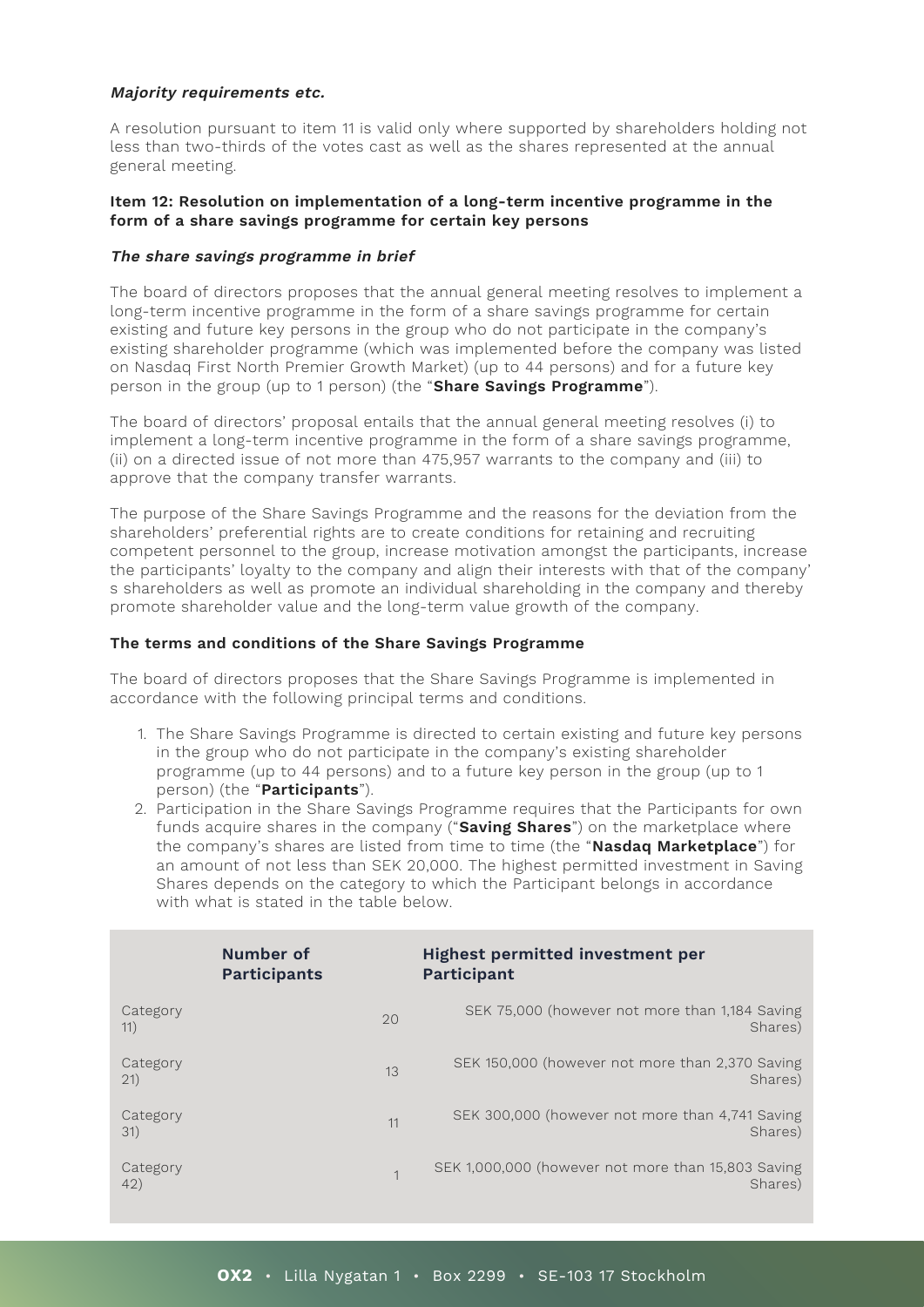1) Categories 1–3 comprise existing and future key persons in the group. The category to which each Participant belongs depends on, among other things, the Participant's responsibilities /position and salary.

2) Category 4 comprises a future key person in the group.

1. Participants must acquire Saving Shares on the Nasdaq Marketplace in accordance with the following:

(a) Participants who belong to any of categories 1–3 and who are employed, or who have entered into an employment agreement but not assumed their positions, within the group must acquire Saving Shares on the Nasdaq Marketplace not later than on 29 June 2022 if the employment begun, or the employment agreement was entered into, before this date. (b) Future Participants who belong to any of categories 1–3 and who enter into an employment agreement within the group after 29 June 2022 must acquire Saving Shares on the Nasdaq Marketplace not later than on 31 December 2022.

(c) Future Participants who belong to category 4 must acquire Saving Shares on the Nasdaq Marketplace not later than the on the day preceding the annual general meeting 2023.

The board of directors shall be entitled to bring forward or postpone the last date of purchase pursuant to items (a)–(c) above for one or several Participants (however, the last date of purchase may not occur later than on the day preceding the annual general meeting 2023 for any Participant).

- 1. Each Saving Share entitles the Participants, subject to the restrictions set out in items 8 and 9, to receive 0.5 shares in the company free of charge ("**Matching Shares**") at the expiry of a three-year vesting period that begins on the following dates and expires three years after the respective date: (i) 30 June 2022 for Participants who have acquired Saving Shares pursuant to item 3(a) above, (ii) 1 January 2023 for Participants who have acquired Saving Shares pursuant to item 3 (b) above and (iii) the date on which the Saving Shares were acquired for Participants who have acquired Saving Shares pursuant to item 3(c) above (the " **Vesting Period**"). The board of directors shall be entitled to bring forward or postpone the date on which the Vesting Period begins pursuant to items (i)–(iii) above for one or several Participants (however that the Vesting Period may not be less than three years for any Participant).
- 2. If the aggregated number of Matching Shares that a Participant is entitled to receive at the expiry of the Vesting Period does not correspond to an integer, the number of Matching Shares that the Participant is entitled to receive shall be rounded downwards to the nearest integer.
- 3. In addition, each Saving Share entitles the Participants, subject to the restrictions set out in items 8 and 9 and provided that the conditions in item 7 are met, to receive shares in the company free of charge ("**Performance Shares**") depending on which category the Participants belong to (not more than three shares in total for the respective Participant in categories 1–3 and not more than six shares in total for Participants in category 4) and on the fulfilment of the performance conditions set out in the table below.

|                                             | Performance<br><b>Shares for</b><br>fulfilment of<br><b>Condition 11)</b> | <b>Performance Shares</b><br>for fulfilment of<br><b>Condition 1 and</b><br><b>Condition 21)</b> | <b>Performance Shares for</b><br>fulfilment of Condition 1,<br>Condition 2 and<br><b>Condition 31)</b> |
|---------------------------------------------|---------------------------------------------------------------------------|--------------------------------------------------------------------------------------------------|--------------------------------------------------------------------------------------------------------|
| Participants<br>in<br>categories<br>$1 - 3$ |                                                                           | $\mathcal{D}$                                                                                    | 3                                                                                                      |
| Participants<br>in category<br>4            | $\mathcal{D}$                                                             | $\overline{4}$                                                                                   | 6                                                                                                      |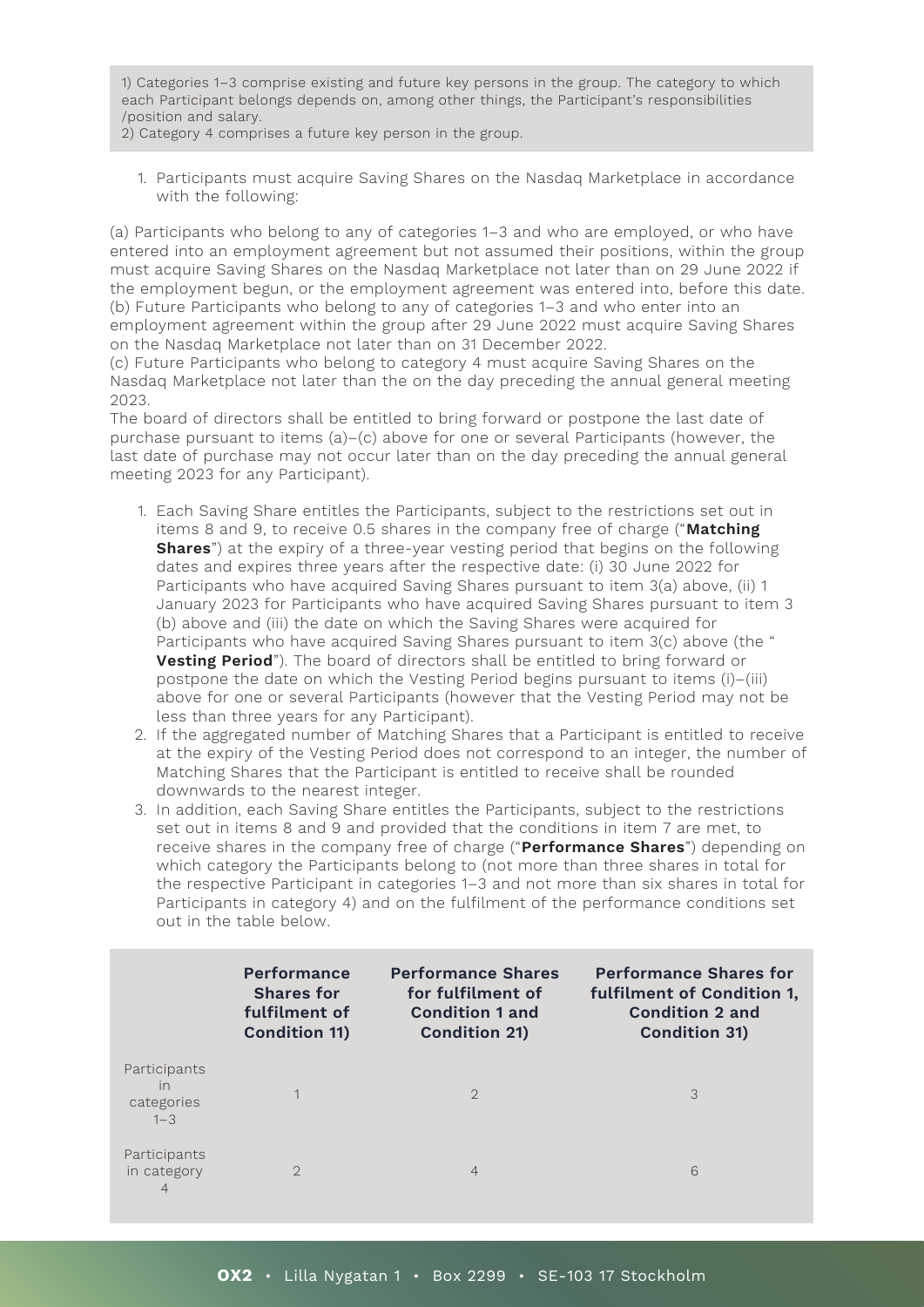1) The maximum number of Performance Shares that each Saving Share entitles the Participants in each category to allotment of. The conditions 1–3 are defined in item 7 below.

1. The right to receive Performance Shares is conditional upon the fulfilment of the performance conditions set out below.

| Condition | means that the share price of the company's shares on the Nasdaq Marketplace<br>at expiry of the Vesting Period for the respective Participant has increased by<br>more than 10 per cent per year in average during the Vesting Period.     |
|-----------|---------------------------------------------------------------------------------------------------------------------------------------------------------------------------------------------------------------------------------------------|
| Condition | means that the share price of the company's shares on the Nasdaq Marketplace<br>at the expiry of the Vesting Period for the respective Participant has increased by<br>more than 15 per cent per year in average during the Vesting Period. |
| Condition | means that the share price of the company's shares on the Nasdaq Marketplace<br>at the expiry of the Vesting Period for the respective Participant has increased by<br>more than 20 per cent per year in average during the Vesting Period. |

- 1. The right to receive Matching Shares and Performance Shares is conditional upon the Participant retaining the Saving Shares during the entire Vesting Period and that the Participant's employment has not been terminated at the expiry of the Vesting Period. The board of directors has the right to waive these conditions, for example if the Participant's employment is terminated due to death, long-term illness, statutory retirement age or if the group has terminated the Participant's employment without cause (including termination of employment due to redundancy).
- 2. In total, not more than 61,216 Matching Shares and 414,741 Performance Shares may be allotted to the Participants in the Share Savings Programme.
- 3. Provided that the above conditions are met, Matching Shares and Performance Shares are expected to be transferred to the Participants within 60 days from the expiry of the Vesting Period for the respective Participant. The board of directors has the right to extend such period if Participants are prevented from acquiring shares during the specified period due to applicable laws and regulations.
- 4. The number of Matching Shares and Performance Shares to be allotted (if any) may be recalculated by the board of directors in the event of new issues, share splits, reversed share splits or similar events.
- 5. If there are significant changes in the company or the market, or if the costs of the Share Savings Programme significantly exceed the estimated costs, and this, at the board of directors' discretion, result in a situation where the conditions for allotment of Matching Shares and/or Performance Shares become unreasonable, the board of directors has the right to make adjustments in the Share Savings Programme, including, for example, resolving to reduce the allotment of Matching Shares and/or Performance Shares or not to allot any Matching Shares and/or Performance Shares at all.
- 6. Participation in the Share Savings Programme requires that it is permitted and appropriate pursuant to applicable laws and regulations in the jurisdiction in which the relevant Participant resides and that the board of directors deems it feasible at reasonable administrative and financial costs.
- 7. If delivery of Matching Shares and/or Performance Shares to a Participant cannot take place in accordance with applicable laws and regulations, or at reasonable costs or with reasonable administrative efforts, the board of directors may decide that part or all of the allotment to such Participant shall be paid in cash instead of with shares. The board of directors may also decide to withhold allotted Matching Shares and/or Performance Shares and that the company shall pay part of the allotment in cash to facilitate the payment of the Participant's tax liabilities.
- 8. The board of directors is responsible for the detailed design and implementation of the Share Savings Programme. Accordingly, the board of directors shall prepare the necessary documentation in full text for the Participants and otherwise manage and administer the Share Savings Programme.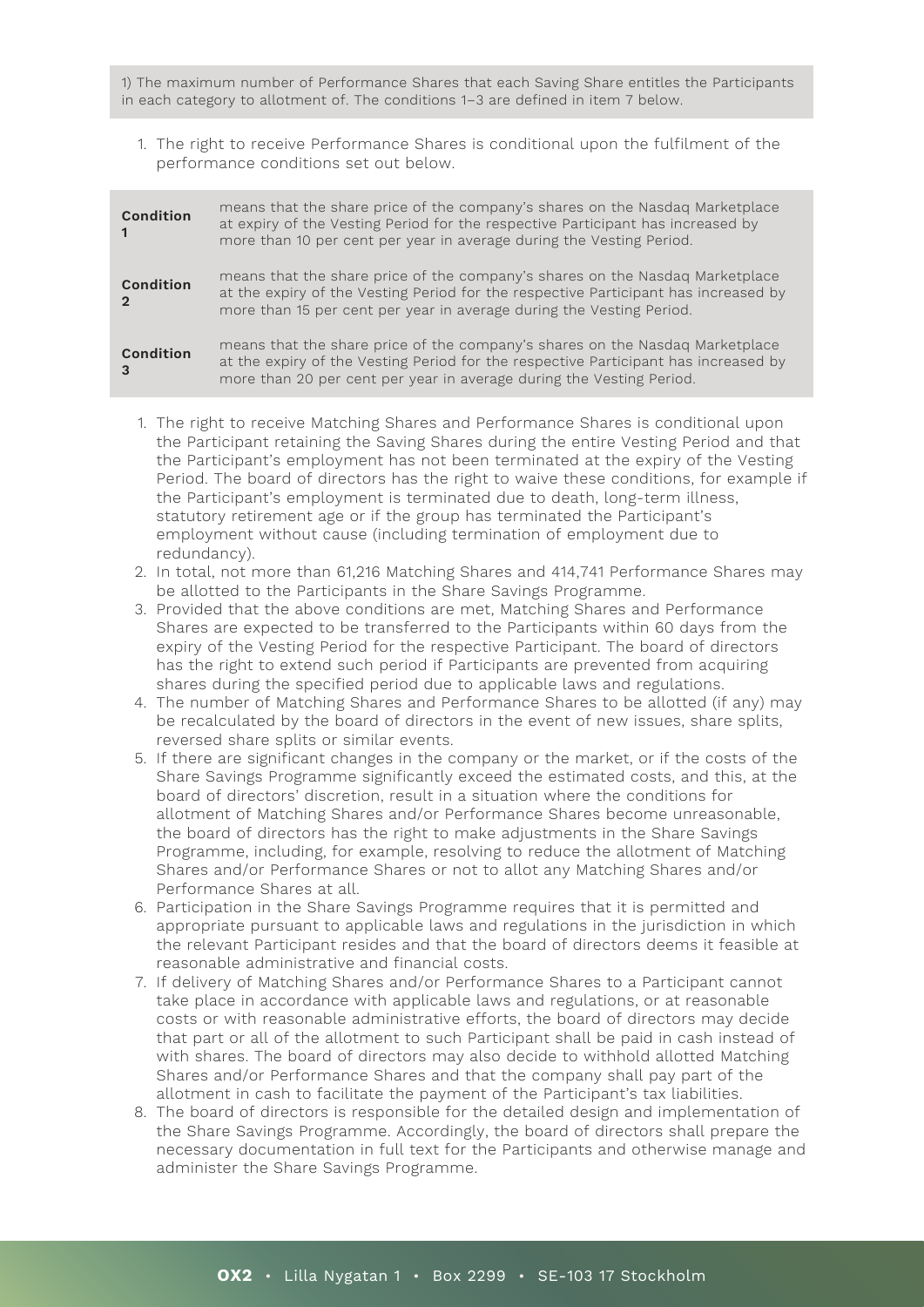## **Issue of warrants of series 2022/2025**

The board of directors proposes that the annual general meeting resolves to issue warrants in the company on the following terms and conditions.

## Number of warrants to be issued

Not more than 475,957 warrants shall be issued.

#### Subscription right

The right to subscribe for the warrants shall, with deviation from the shareholders' preferential rights, rest with the company.

#### Reason for deviation from the shareholders' preferential rights

The reason for the deviation from the shareholders' preferential rights is to ensure delivery of shares under the Share Savings Programme.

#### Subscription period

The warrants shall be subscribed for on a separate subscription list not later than on 1 July 2022.

#### Subscription price and payment

The warrants shall be issued free of charge.

## Terms and conditions for the warrants

- i. Each warrant shall entitle the holder to subscribe for one new share in the company.
- ii. The subscription price for each new share shall correspond to the quota value of the share.
- iii. The warrants may be exercised during the period from and including 1 July 2025 up to and including 30 June 2026. Pursuant to the terms and conditions of the warrants, the period during which the warrants may be exercised may be extended if holders are prevented from exercising their subscription rights due to applicable laws on insider trading or equivalent.
- iv. The new shares shall carry rights to dividends for the first time on the record date for dividends that occurs immediately after the subscription has been effected.

The complete terms and conditions of the warrants will be available on the company's website (www.ox2.com) not later than on 13 April 2022. Pursuant to the terms and conditions of the warrants, the number of shares that each warrant entitles to subscription of may be subject to customary re-calculation in certain cases.

#### Increase of the share capital

The company's share capital may, upon exercise of all 475,957 warrants, increase by SEK 951.914 (calculated on a quota value of SEK 0.002), subject to such re-calculation of the number of shares that each warrant entitles to subscription of that may be made in accordance with the complete terms and conditions of the warrants.

## Authorisation

The board of directors shall have the right to extend the subscription period for the warrants.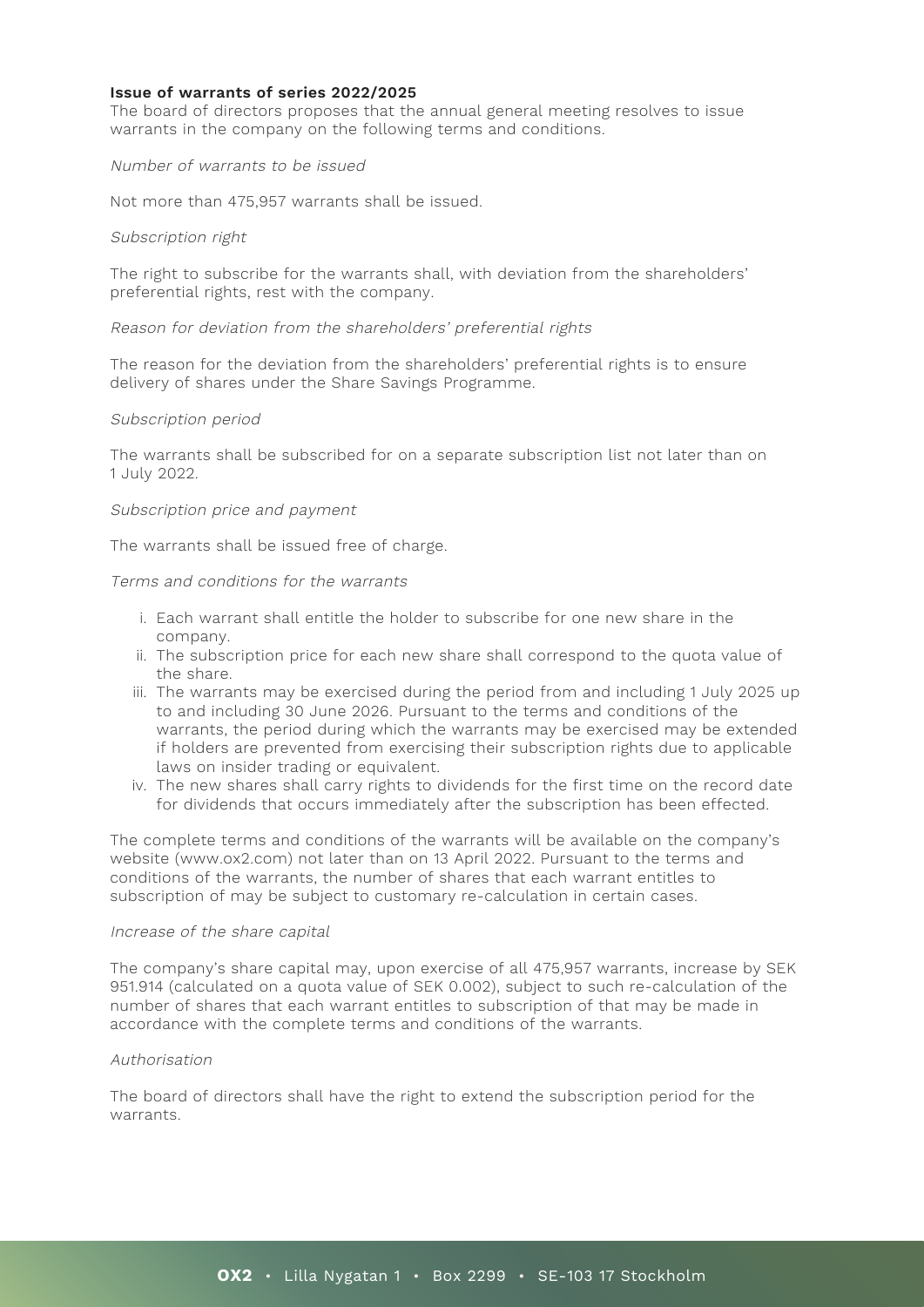# **Approval of transfer of warrants**

The board of directors proposes that the annual general meeting resolves to approve that the company transfers not more than 475,957 warrants of series 2022/2025 free of charge to Participants in the Share Savings Programme (and/or to a designated third-party) in connection with delivery of Matching Shares and/or Performance Shares under the Share Savings Programme.

## **Costs**

The costs for the Share Savings Programme will be calculated in accordance with IFRS 2 and amortised over the Vesting Period.

Assuming (i) a share price of SEK 69.60 (which corresponds to the closing price of the company's share on Nasdaq First North Premier Growth Market on 25 March 2022) at the time of the implementation of the Share Savings Programme, (ii) that each Participant invests in Saving Shares up to the highest amount, (iii) that 100 per cent of the highest number of Matching Shares are allotted, (iv) that 100 per cent of the highest number of Performance Shares are allotted, (v) an annual staff turnover of 10 per cent and (vi) a total increase of the share price of 100 per cent during the Vesting Period, the total costs for the Share Savings Programme, including social security contributions, are estimated to amount to approximately SEK 24.7 million.

The costs (equivalent to approximately SEK 8.2 million per year during the Vesting Period) should be viewed in relation to the company's total costs for salaries and other remuneration to employees, which for the financial year 2021 amounted to approximately SEK 283 million.

## **Dilution effect and effect on key ratios**

If all 475,957 warrants of series 2022/2025 are exercised for subscription of 475,957 new shares in the company, a dilution effect of approximately 0.17 per cent arises (calculated on the number of shares in the company at the time of the notice of the annual general meeting). The dilution is expected to result in a corresponding dilution of the earnings per share in the company.

The costs of the Share Savings Programme are expected to have a marginal effect on the group's key ratios.

#### **Other incentive programmes in the company**

Since 2020, the company has a share programme for senior executives and other key personnel, whereby the participants have purchased shares at market value in connection with the establishment of the programme. A total of 11,880,652 shares are included in the programme, of which 790,462 shares were acquired by the company's managing director and 789,168 shares were acquired by members of the board of directors of the company.

In addition to the board of directors' proposal for the Share Savings Programme, certain major shareholders of the company propose that the annual general meeting resolves to implement a long-term warrant programme for certain board members (see separate proposal).

## **Preparation of the proposal**

The incentive programme has been prepared by the remuneration committee of the board of directors in consultation with external advisors.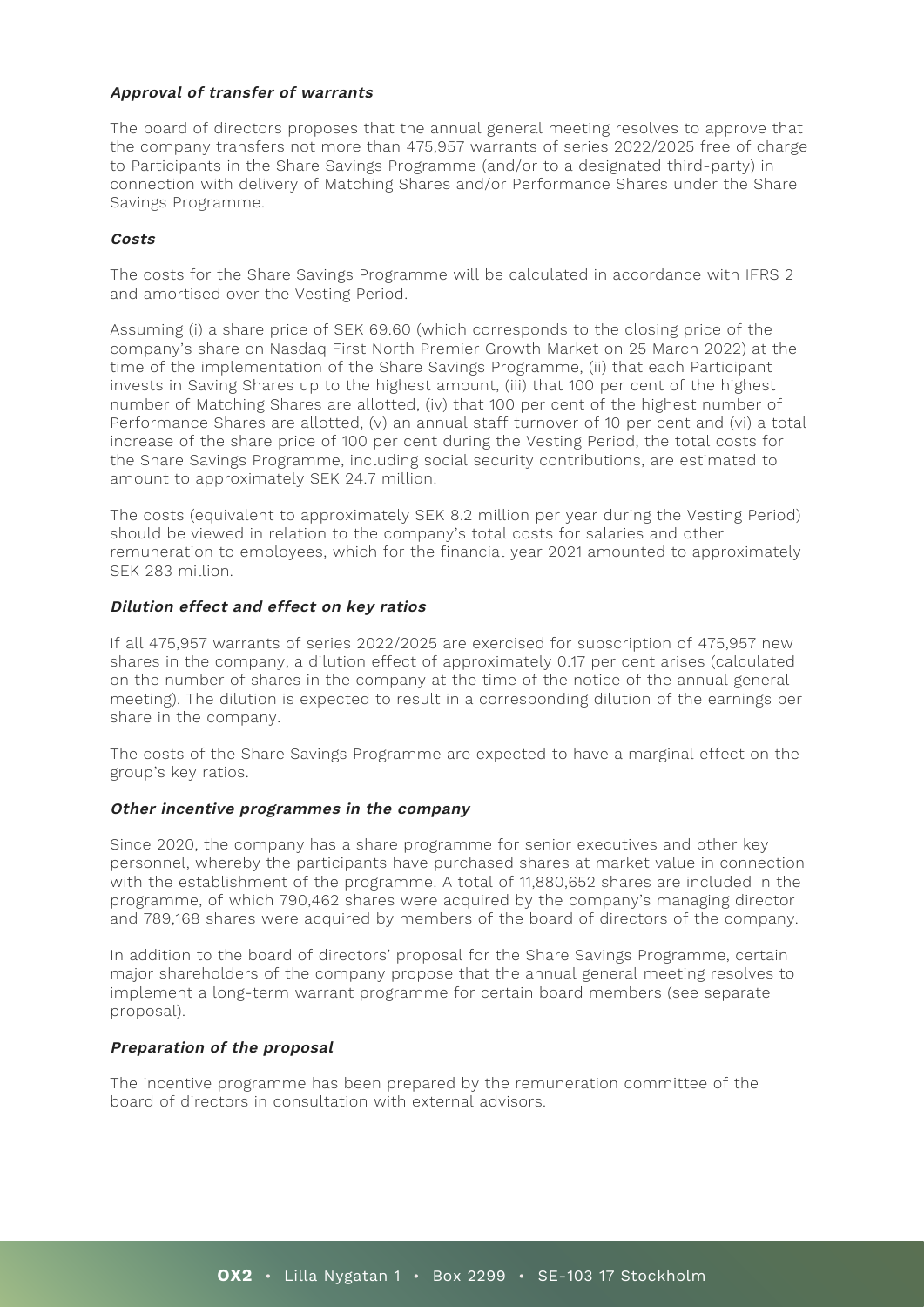## **Majority requirements**

A resolution pursuant to item 12 is valid only where supported by shareholders holding not less than nine-tenths of the votes cast as well as the shares represented at the annual general meeting.

## **Item 13: Resolution on implementation of a long-term incentive programme in the form of a warrant programme for certain board members**

## **The warrant programme in brief**

Peas Industries AB as well as Altor Fund V (No. 1) AB and Altor Fund V (No. 2) AB (together, the "**Principal Owners**"), representing approximately 67 per cent of all shares and votes in the company, propose that the annual general meeting resolves to implement a longterm incentive programme for the board members Malin Persson and Ann Grevelius (provided that the annual general meeting resolves to re-elect the said persons as members of the board of directors of the company in accordance with the nomination committee's proposal) in the form of a warrant programme (the "**Warrant Programme**").

The Principal Owners' proposal entails that the annual general meeting resolves (i) to implement a long-term incentive programme in the form of a warrant programme, (ii) on a directed issue of not more than 35,028 warrants to the company and (iii) to approve that the company transfers warrants to the participants of the Warrant Programme.

The purpose of the Warrant Programme and the reasons for the deviation from the shareholders' preferential rights are to be able to offer the said members of the board of directors an opportunity to take part in value growth of the company's shares, which can be expected to lead to an increased long-term commitment to the company's operations and earnings development as well as increase the motivation and sense of belonging with the company. The Principal Owners believe that it may have a positive impact on the company's continued development to the benefit of the company and its shareholders.

## **Issue of warrants series 2022/2026**

The Principal Owners propose that the annual general meeting resolves to issue warrants in the company on the following terms and conditions.

Number of warrants to be issued

Not more than 35,028 warrants shall be issued.

#### Subscription right

The right to subscribe for the warrants shall, with deviation from the shareholders' preferential rights, rest with the company.

## Reason for deviation from the shareholders' preferential rights

The reason for the deviation from the shareholders' preferential rights is to be able to offer the said members of the board of directors an opportunity to take part in value growth of the company's shares, which can be expected to lead to an increased longterm commitment to the company's operations and earnings development as well as increase the motivation and sense of belonging with the company. The Principal Owners believe that it may have a positive impact on the company's continued development to the benefit of the company and its shareholders.

Subscription period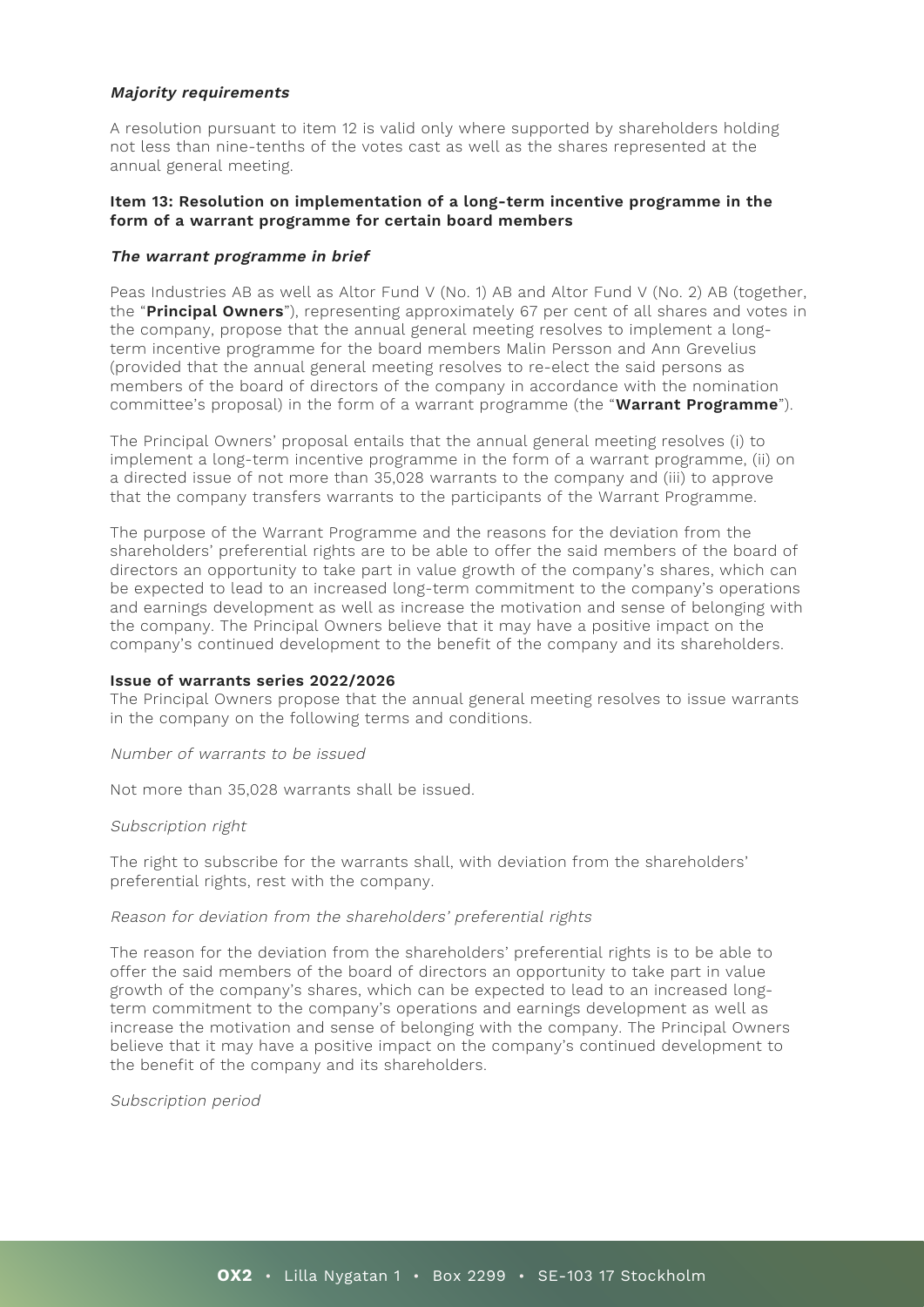The warrants shall be subscribed for on a separate subscription list not later than on 6 May 2022.

## Subscription price and payment

The warrants shall be issued free of charge.

## Terms and conditions for the warrants

- i. Each warrant shall entitle the holder to subscribe for one new share in the company.
- ii. The subscription price for each new share shall be equal to an amount corresponding to 120 per cent of the volume-weighted average price for the company's share on the marketplace where the company's shares are listed from time to time during the period from and including 20 April 2022 up to and including 3 May 2022 (the "**Base Price**"). The Base Price and the subscription price determined in accordance with the above shall be rounded to the nearest SEK 0.10, whereupon SEK 0.05 shall be rounded downwards.
- iii. The warrants may be exercised during the period from and including 1 June 2026 up to and including 30 June 2026. Pursuant to the terms and conditions of the warrants, the period during which the warrants may be exercised may be extended if holders are prevented from exercising their subscription rights due to applicable laws on insider trading or equivalent.
- iv. The new shares shall carry rights to dividends for the first time on the record date for dividends that occurs immediately after the subscription has been effected.
- v. Holders of the warrants shall have the right to, upon subscription of shares by exercise of the warrants, request that an alternative exercise model is applied in accordance with the complete terms and conditions of the warrants. Upon application of the alternative exercise model, (i) the subscription price for each share shall correspond to the quota value of the share and (ii) the warrants shall entitle to a re-calculated lower number of shares (subject to any re-calculation in accordance with the complete terms and conditions of the warrants). Assuming that the subscription price for subscription of shares by exercise of the warrants is determined at SEK 83.50 per share (i.e., corresponding to a Base Price of SEK 69.60), the alternative exercise model, if fully applied, would entail the following effects upon subscription of new shares by exercise of all 35,028 warrants if the share price for the company's shares upon subscription would correspond the amounts stated below:

| Share price upon subscription | Total number of new shares | <b>Total dilution</b> |
|-------------------------------|----------------------------|-----------------------|
| SEK 103.50                    | 6.768                      | 0.002%                |
| SEK 123.50                    | 11.345                     | $0.004\%$             |
| SEK 143.50                    | 14.646                     | 0.005%                |

Illustrative example based on an assumed subscription price of SEK 83.50 per share

The complete terms and conditions of the warrants will be available on the company's website (www.ox2.com) not later than on 13 April 2022. Pursuant to the terms and conditions of the warrants, the subscription price and the number of shares that each warrant entitles to subscription of may be subject to customary re-calculation in certain cases.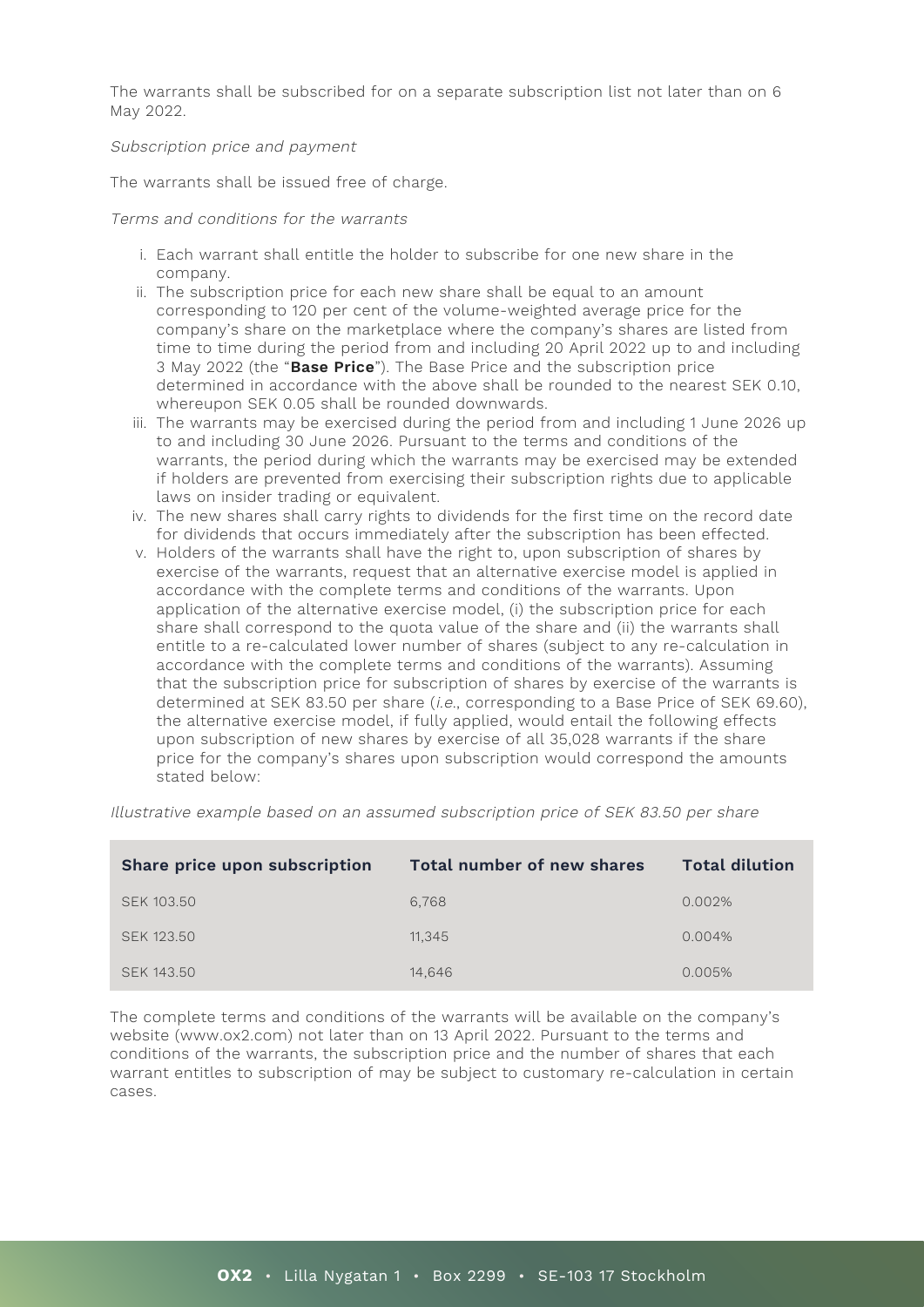#### Increase of the share capital

The company's share capital may, upon exercise of all 35,028 warrants, increase by SEK 70.056 (calculated on a quota value of SEK 0.002), subject to such re#calculation of the number of shares that each warrant entitles to subscription of that may be made in accordance with the complete terms and conditions of the warrants and irrespective of if the alternative exercise model is applied. If the subscription price exceeds the quota value of the shares, the excess amount shall be allotted to the non-restricted statutory reserve (Sw. den fria överkursfonden).

## Authorisation

The board of directors shall have the right to extend the subscription period for the warrants.

## Approval of transfer of warrants to participants in the incentive programme

The Principal Owners propose that the annual general meeting resolves to approve that the company transfers not more than 35,028 warrants of series 2022/2026 to Malin Persson and Ann Grevelius (or retains and later transfers warrants to these persons) on the following terms and conditions.

#### Price and valuation

Payment of the warrants shall be made in cash. The warrants shall be acquired at an estimated market price, which shall be determined in accordance with the Black & Sholes valuation model. The valuation of the warrants shall be made by PwC.

The warrants' preliminary market price has, in accordance with a valuation based on a market value of the underlying share of SEK 69.60 (corresponding to the closing price of the company's share on Nasdaq First North Premier Growth Market on 25 March 2022), been determined to SEK 15.70 per warrant (assuming a subscription price of SEK 83.50 per share). In the preliminary valuation, PwC has assumed a risk-free interest rate of 0.9 per cent, a volatility of 35.0 per cent and an average expected dividend of 0.0 per cent during the term.

## Allotment of warrants

The board of directors shall decide on the allotment of warrants in accordance with the following principles.

- i. Malin Persson and Ann Grevelius shall be entitled to acquire a maximum of 17,514 warrants each.
- ii. Transfer of warrants shall take place not later than on 31 May 2022. If applicable insider rules prohibit a participant from acquiring warrants in the company before 31 May 2022, the board of directors shall be entitled to postpone this date.
- iii. Warrants may only be transferred to the participants of the Warrant Programme if the respective person is still a member of the board of directors of the company at the time of the transfer.
- iv. In connection with the transfer of warrants to the participants of the Warrant Programme, the company shall reserve the right to repurchase warrants if the participant's board assignment in the company terminates or if the participant wishes to transfer warrants.

**Costs**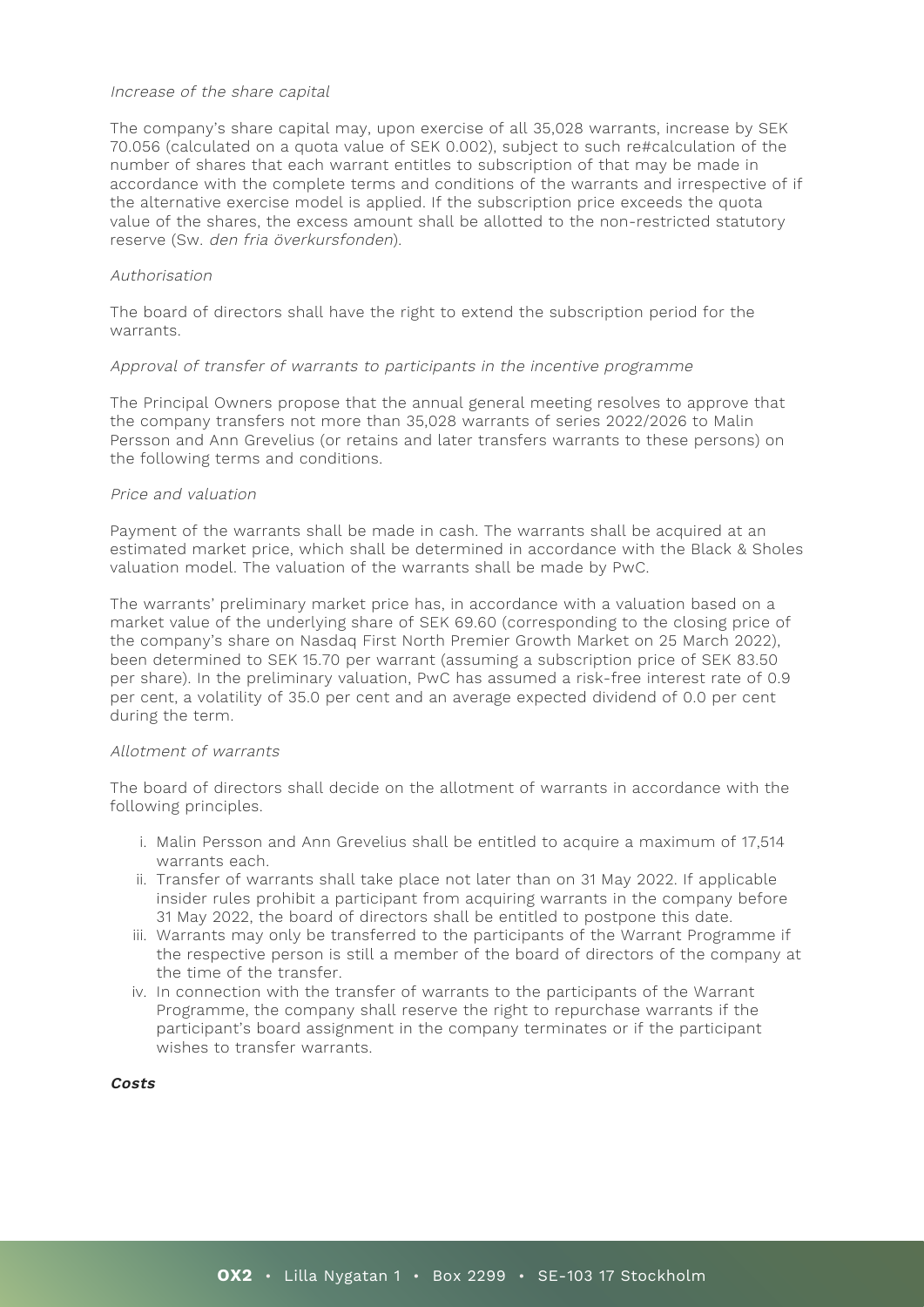Since the warrants will be transferred at market value, transfers to the participants of the Warrant Programme will not give rise to any social security costs for the group.

The Warrant Programme will give rise to certain limited costs related to the preparation and administration of the Warrant Programme.

#### **Dilution effect and effect on key ratios**

If all 35,028 warrants of series 2022/2026 are exercised for subscription of 35,028 new shares in the company, a dilution effect of approximately 0.01 per cent arises (calculated on the number of shares in the company at the time of the notice of annual general meeting). The dilution is expected to result in a corresponding dilution of the earnings per share in the company. If the alternative exercise model is applied, the dilution effect will be lower.

The costs for the Warrant Programme are expected to have a marginal effect on the group's key ratios.

#### **Other incentive programmes in the company**

Since 2020, the company has a share programme for senior executives and other key personnel, whereby the participants have purchased shares at market value in connection with the establishment of the programme. A total of 11,880,652 shares are included in the programme, of which 790,462 were acquired by the company's managing director and 789,168 shares were acquired by members of the board of directors of the company.

In addition to the Principal Owners' proposal for the Warrant Programme, the company's board of directors proposes that the annual general meeting resolves to implement a share savings programme for certain key persons (see separate proposal).

#### **Preparation of the proposal**

The Warrant Programme has been prepared by the Principal Owners.

#### **Majority requirements**

A resolution pursuant to item 13 is valid only where supported by shareholders holding not less than nine-tenths of the votes cast as well as the shares represented at the annual general meeting.

Item 14: Resolution on guidelines for remuneration to senior executives

The board of directors proposes that the following guidelines for remuneration to the senior executives shall be applied to remuneration agreed upon by the company after the annual general meeting 2022. The guidelines do not cover such issues and transfers that are covered by Chapter 16 of the Swedish Companies Act or remuneration resolved upon or approved by the general meeting.

#### **General principles for remuneration and other terms and conditions**

These guidelines apply to remuneration to senior executives in the company. For the purposes of these guidelines, senior executives include the CEO, the deputy CEO (if applicable) and certain other executives who, from time to time, are members of the group management and who report directly to the CEO. As of the date of these guidelines, OX2's senior executives comprise of CEO, CFO, Head of Transactions, Head of Development and Acquisitions, Chief Strategy Officer, Transformation and Operations Director, Chief People Officer and Chief Communications Officer.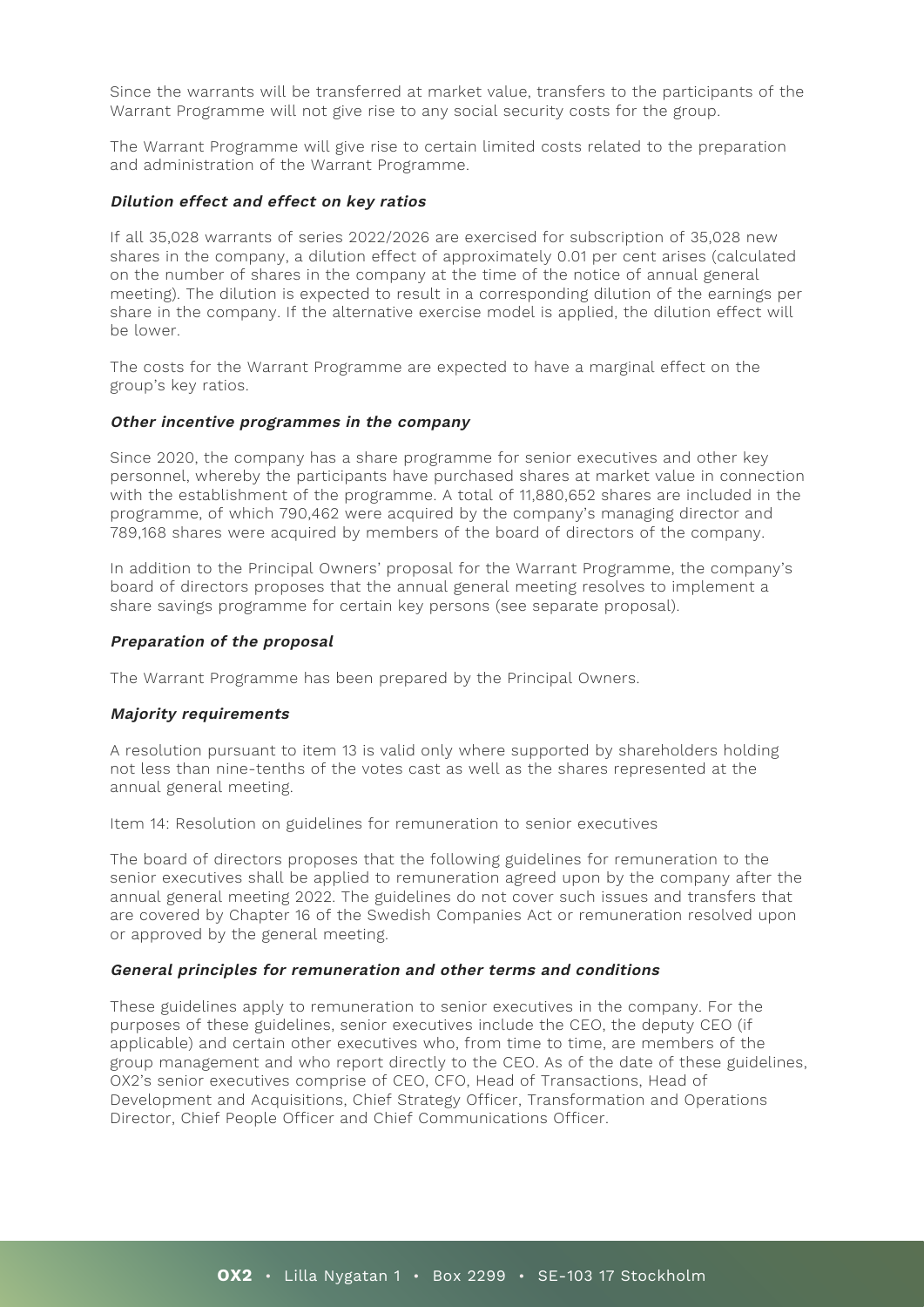These guidelines do not apply to any remuneration already resolved upon or approved by the general meeting and are only applicable to remuneration agreed, and amendments to remuneration already agreed, after the adoption of these guidelines by the annual general meeting 2022.

## **Purpose and general remuneration principles**

These guidelines constitute a frame for remuneration to senior executives decided upon by the board of directors during the period of time for which the guidelines are in force.

OX2 develops, builds and manages renewable power generation. As a consequence, OX2 competes for senior management talent with a broad tech industry. The purpose of these guidelines is to ensure OX2's competiveness as an employer in all of the geographies and domains where the company operates. For further information regarding the company's strategic priorities, please refer to the company's annual report and the company's website: www.ox2.com.

The company's remuneration principles shall be designed to ensure responsible and sustainable remuneration decisions that support the company's business strategy, longterm interests and sustainable business practices. To this end, salaries and other employment terms need to enable the company to retain, develop and recruit skilled senior executives with relevant experience and competence. The remuneration shall be on market terms, competitive and reflect the performance and responsibilities of individual senior executives.

In the preparation of the board of directors' proposal for these guidelines, remuneration and employment conditions for employees of the company have been taken into account by including information on the employees' total income, the components of the remuneration and its conditions in the remuneration committee's and the board of directors' basis of decision when evaluating whether the guidelines and the limitations set out herein are reasonable.

Remuneration for senior executives shall be duly adjusted to comply with any local mandatory rules in the jurisdiction of their employment and may be duly adjusted to comply with established local practice, taking into account, to the extent possible, the overall purpose of the guidelines.

## **Elements of remuneration**

The remuneration to the senior executives covered by these guidelines may consist of fixed cash salary, variable cash salary, pension and non-financial benefits. In addition hereto, the general meeting may decide on share-based long-term incentive programmes in which senior executives can participate.

## **Principles for fixed cash salary**

The fixed cash salary shall be in line with market conditions, be competitive and shall take into account the scope and responsibility associated with the position as well as the skills, experience and performance of each senior executive.

# **Principles for variable cash salary**

Variable cash salary (i.e., cash bonuses) shall be based on a set of predetermined and measurable performance criteria that reflect the key drivers for pursuing the company's business strategy, long-term interests and sustainable business practices. Such criteria shall consist of key performance indicators both for the company's overall and financial performance as well as individual performance. To which extent the criteria for awarding variable cash salary have been satisfied shall be determined when the relevant measurement period of the performance criteria has ended. Such variable cash salary shall be evaluated and documented on an annual basis.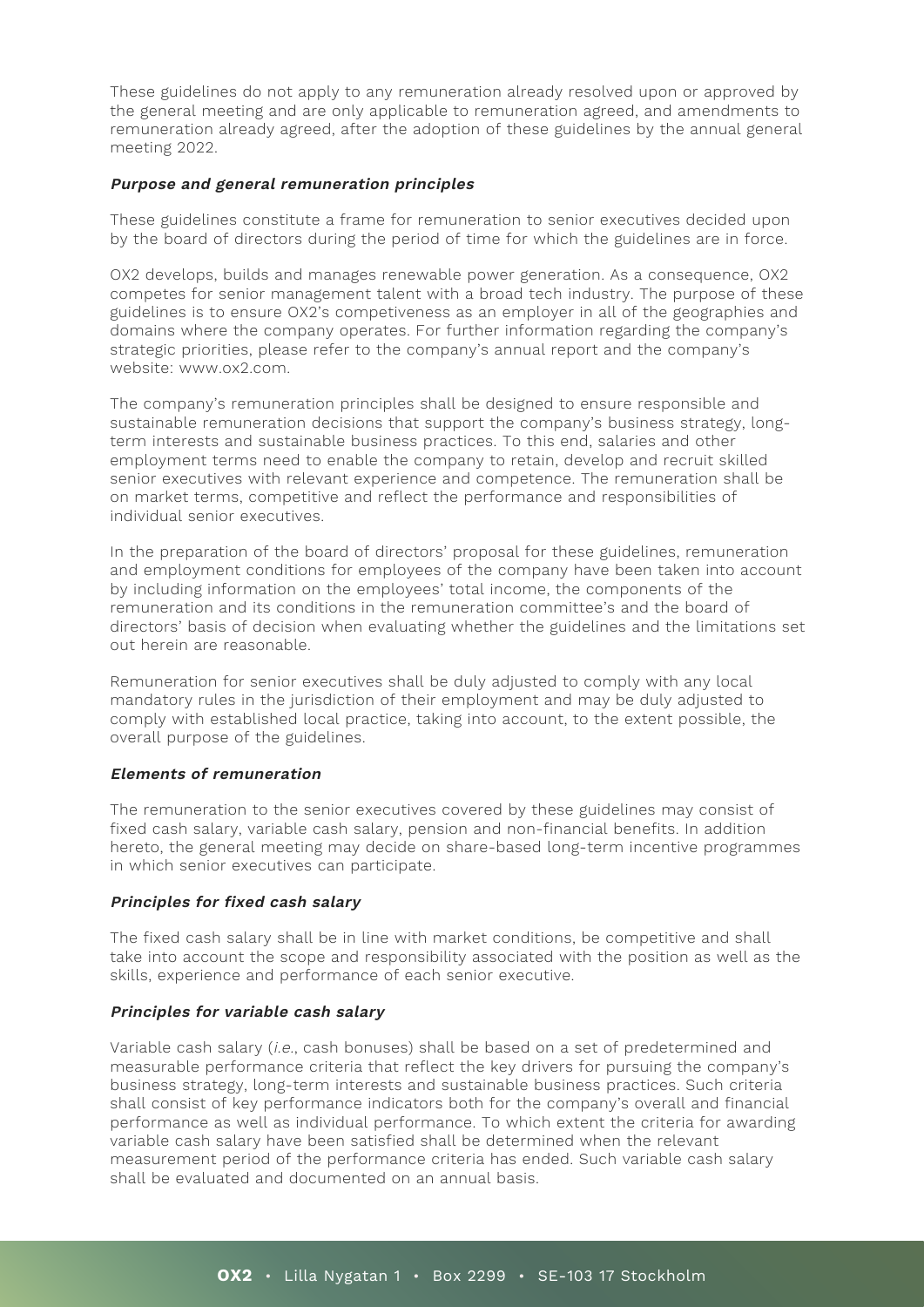Variable cash remuneration may amount to a maximum of 100 per cent of the fixed annual cash salary for each senior executive.

## **Principles for pension benefits**

Pension benefits shall be based on local practices and applicable law. Any deviations to local common practice in pensions are to be separately approved by the remuneration committee and documented in its report to the board of directors. Pension benefits may not amount to more than 35 per cent of the annual fixed cash salary of each senior executive, provided that mandatory provisions of applicable laws do not require a higher pension provision.

## **Principles for non-financial benefits**

Non-financial benefits shall be based on market terms and shall facilitate the duties of the senior executive. The aim of the company is to have sufficiently competitive salaries and incentive programmes and minimise additional non-financial benefits. Any nonfinancial benefits, beyond what is offered to the entire workforce of OX2, shall be reviewed and approved by the remuneration committee. Premiums and other costs related to non-financial benefits may not exceed 20 per cent of the annual fixed cash salary of each senior executive.

## **Share-based long-term incentive programmes**

Such issues and transfers that are covered by Chapter 16 of the Swedish Companies Act and remuneration resolved upon or approved by the general meeting are not covered by these guidelines. Accordingly, these guidelines do not apply to, inter alia, share-based long-term incentive programmes resolved upon or approved by the general meeting. However, as a principle, it is the aim of the board of directors to propose such programmes to the annual general meeting each year, as attractive share-based longterm incentive programmes form a critical part of the total compensation for senior executives and will allow the company to retain and recruit the talent it needs for further growth.

# **Preparation and review of these guidelines**

These guidelines have been prepared by the board of directors' remuneration committee. The remuneration committee shall have a preparatory function, in relation to the board of directors, in respect of principles for remuneration and other terms of employment regarding the senior executives. With the recommendation of the remuneration committee as the basis, when the need arises for significant changes in the guidelines, but at least every fourth year, the board of directors shall prepare a proposal for guidelines for resolution by the annual general meeting. The annual general meeting shall decide on such proposals. Resolved guidelines may also be amended by way of resolution by general meetings other than annual general meetings.

Within the scope and on the basis of these guidelines, the board of directors shall, based on the remuneration committee's preparation and recommendations, annually decide on the general principles and structure of the remuneration of the executive team and specific remuneration terms for the CEO and make such other resolutions in respect of remuneration for the CEO that may be required. The specific remuneration terms for each senior executive (other than the CEO) shall be prepared by the CEO and be agreed with the chair of the board of directors in consultation with the remuneration committee (if needed).

The CEO and the other senior executives do not participate in the board of directors' handling of and resolutions regarding remuneration-related matters if they are affected by such matters.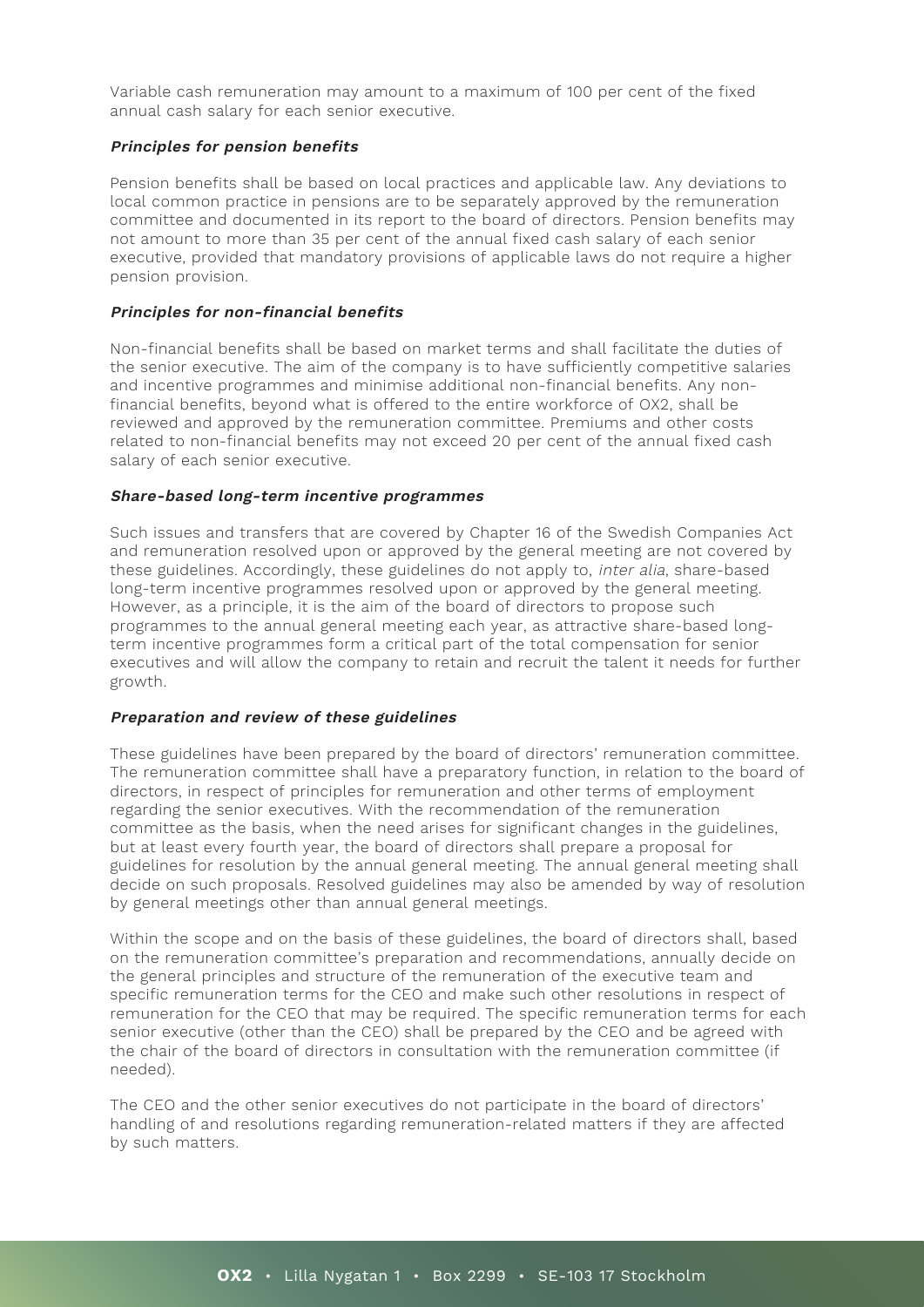# **Termination of employment**

Upon termination of an employment by the company or the executive, the notice period may not exceed twelve months. Fixed cash salary during the notice period and severance pay (if any) may not together exceed an amount corresponding to the annual fixed cash salary for two years.

# **Derogations from these guidelines**

The board of directors may temporarily resolve to derogate from these guidelines, in whole or in part, if in a specific case there is special cause for such derogation and a derogation is necessary to serve the company's long-term interests, including its sustainability, or to ensure the company's financial viability.

## **Item 15: Resolution on the nomination committee**

The nomination committee proposes that the annual general meeting resolves that the procedure and instruction for election of the nomination committee that was resolved by the annual general meeting 2021 shall apply unchanged until further notice.

## **NUMBER OF SHARES AND VOTES**

As of the date of this notice, the total number of shares in the company amounts to 272,517,586. The company does not hold any treasury shares as of the date of this notice.

# **SHAREHOLDERS' RIGHT TO REQUEST INFORMATION**

The board of directors and the managing director shall, if any shareholder so requests and the board of directors believes that it can be done without significant harm to the company, provide information in respect of any circumstances which may affect the assessment of a matter on the agenda and any circumstances that may affect the assessment of the company's financial position. The duty to provide information shall also apply to the company's relationship with another group company, the consolidated accounts and such circumstances regarding subsidiaries that are referred to in the preceding sentence.

# **AVAILABLE DOCUMENTS**

Complete proposals and other documentation that shall be kept available before the annual general meeting will be kept available at the company at address Lilla Nygatan 1, SE-111 28 Stockholm, Sweden and on the company's website (www.ox2.com) not later than three weeks before the annual general meeting. The documents will also be sent to the shareholders who request it and state their postal address. Such a request may be sent to OX2 AB (publ), "Annual General Meeting", Box 2299, SE-103 17 Stockholm, Sweden or by e-mail to press@ox2.com.

\* \* \*

Stockholm in March 2022 **OX2 AB (publ)** The board of directors

## **For further information, please contact:**

Edvard Lind OX2 Communication Tel. +46 (0)72 727 11 17 **[press@ox2.com](mailto:press@ox2.com)**